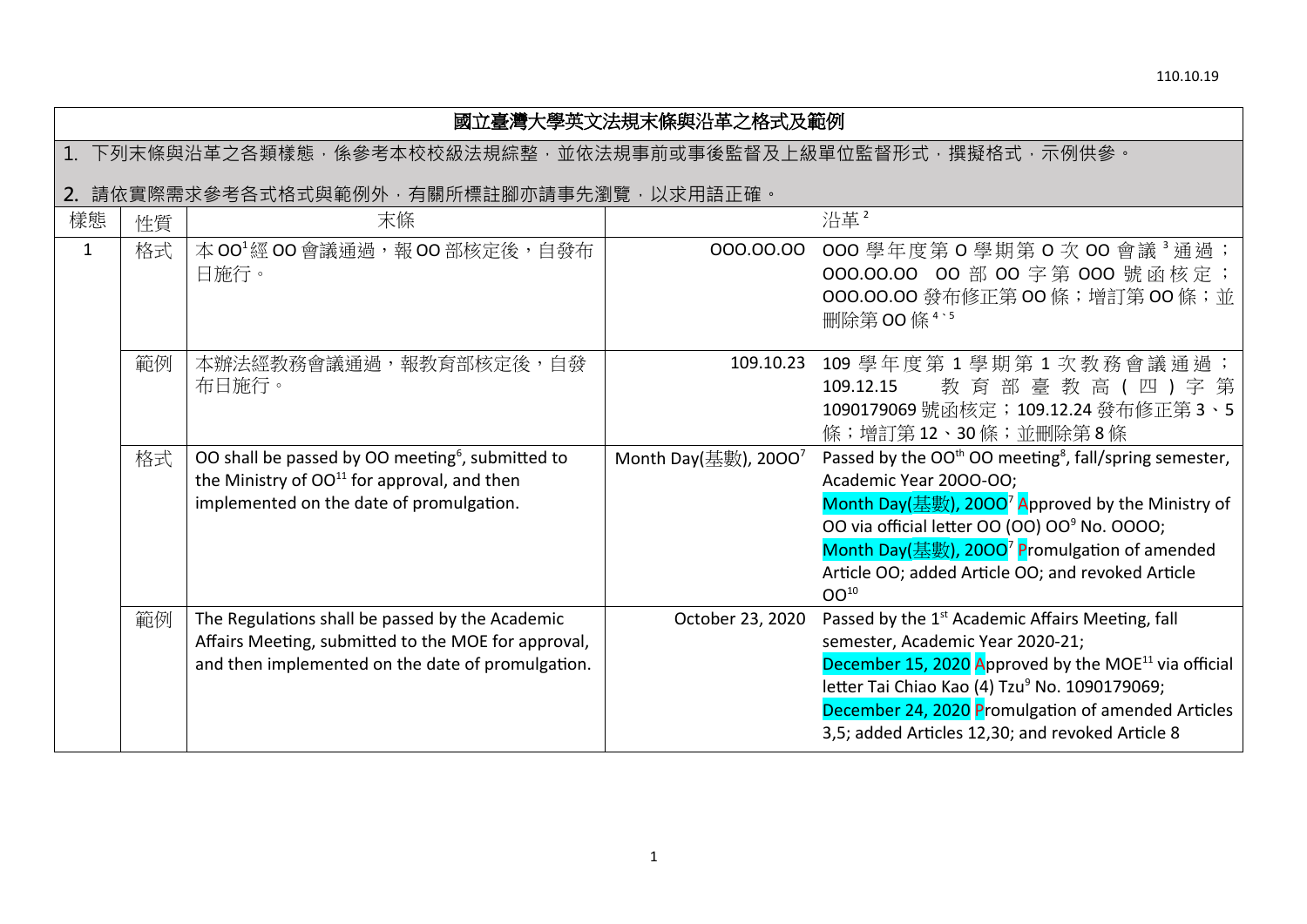110.10.19 樣態 性質 末條 沿革 <sup>2</sup> 2 | 格式 A 本 OO<sup>1</sup> 經 OO 會議通過,報 OO 部核定後發布施 行。 OOO.OO.OO OOO 學年度第 O 學期第 O 次 OO 會議 3 通過; OOO.OO.OO OO 部 OO 字第 OOO 號函核定修正第 OO、OO 條;增訂第 OO 條;並刪除第 OO 條 <sup>4</sup>、<sup>5</sup>, 自 OOO.OO.OO 生效 <sup>12</sup>/溯自 OOO.OO.OO 生效 <sup>13</sup> 格式 B 本 OO<sup>1</sup>經 OO 會議通過後發布施行。 OOO.OO.OO OOO 學年度第 O 學期第 O 次 OO 會議 <sup>3</sup>通過;增訂 第 00條;並刪除第 00條 4、5,自 000.00.00 生 效  $^{12}$ /溯自 000.00.00 生效  $^{13}$ 格式  $\mathsf{C}$ 本 OO<sup>1</sup>經 OO 會議通過,陳奉 OO 核定後發布 施行。 OOO.OO.OO OOO 學年度第 O 學期第 O 次 OO 會議 3 通過; 000.00.00 陳奉 00 核定; 增訂第 00 條; 並刪 除第 00條 4、5,自 000.00.00 生效 12/溯自 OOO.OO.OO 生效 <sup>13</sup> 範例 | 本辦法經校務會議通過,報教育部核定後發布施 行。 106.10.21 106 學年度第 1 學期第 1 次校務會議通過; 107.02.06 教育部臺教高(一)字第 1070016052 號函 核定修正第 19、21條;增訂第 12-1條;並刪除第 8 條,自 107.02.06 生效/自 108.01.01 生效/溯自 106.08.01 生效 格式 |OO shall be passed by OO meeting $^6$ , submitted to the Ministry of  $OO<sup>11</sup>$  for approval, and then promulgated and implemented. Month Day(基數), 2000<sup>7</sup> Passed by the OO<sup>th</sup> OO meeting<sup>8</sup>, fall/spring semester, Academic Year 20OO-OO; Month Day(基數), 2000<sup>7</sup> Approved by the Ministry of OO via official letter OO (OO) OO<sup>9</sup> No. OOOO, amended Articles OO, OO; added Article OO; and revoked Article  $OO^{10}$  shall take effect on<sup>12</sup>/shall take effect retroactively $^{13}$  on Month Day(基數), 2000 $^7$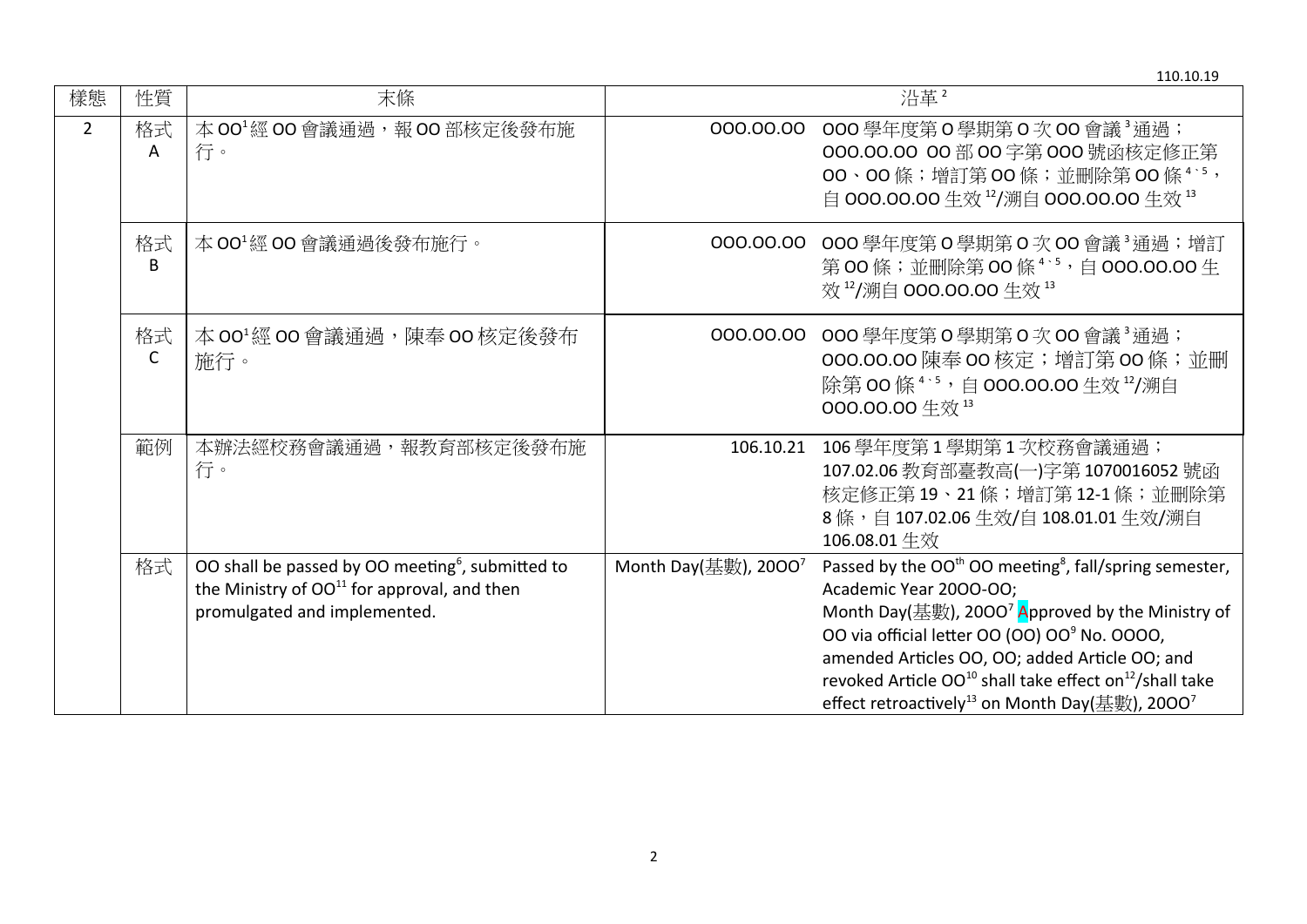|    |                                                                                                                                                             |                  | 110.10.19                                                                                                                                                                                                                                                                                                                                                                                                                  |
|----|-------------------------------------------------------------------------------------------------------------------------------------------------------------|------------------|----------------------------------------------------------------------------------------------------------------------------------------------------------------------------------------------------------------------------------------------------------------------------------------------------------------------------------------------------------------------------------------------------------------------------|
| 範例 | The Regulations shall be passed by the University<br>Council, submitted to the Ministry of Education for<br>approval, and then promulgated and implemented. | October 10, 2017 | Passed by the University Council at its 1 <sup>st</sup> meeting, fall<br>semester, Academic Year 2017-18;<br>February 06, 2018 Approved by the Ministry of<br>Education via official letter Tai Chiao Kao (1) Tzu No.<br>1070016052, amended Articles 19, 21; added Article<br>12-1; and revoked Article 8 shall take effect on<br>February 06, 2018/January 1, 2019/shall take effect<br>retroactively on August 01, 2017 |
|    |                                                                                                                                                             |                  |                                                                                                                                                                                                                                                                                                                                                                                                                            |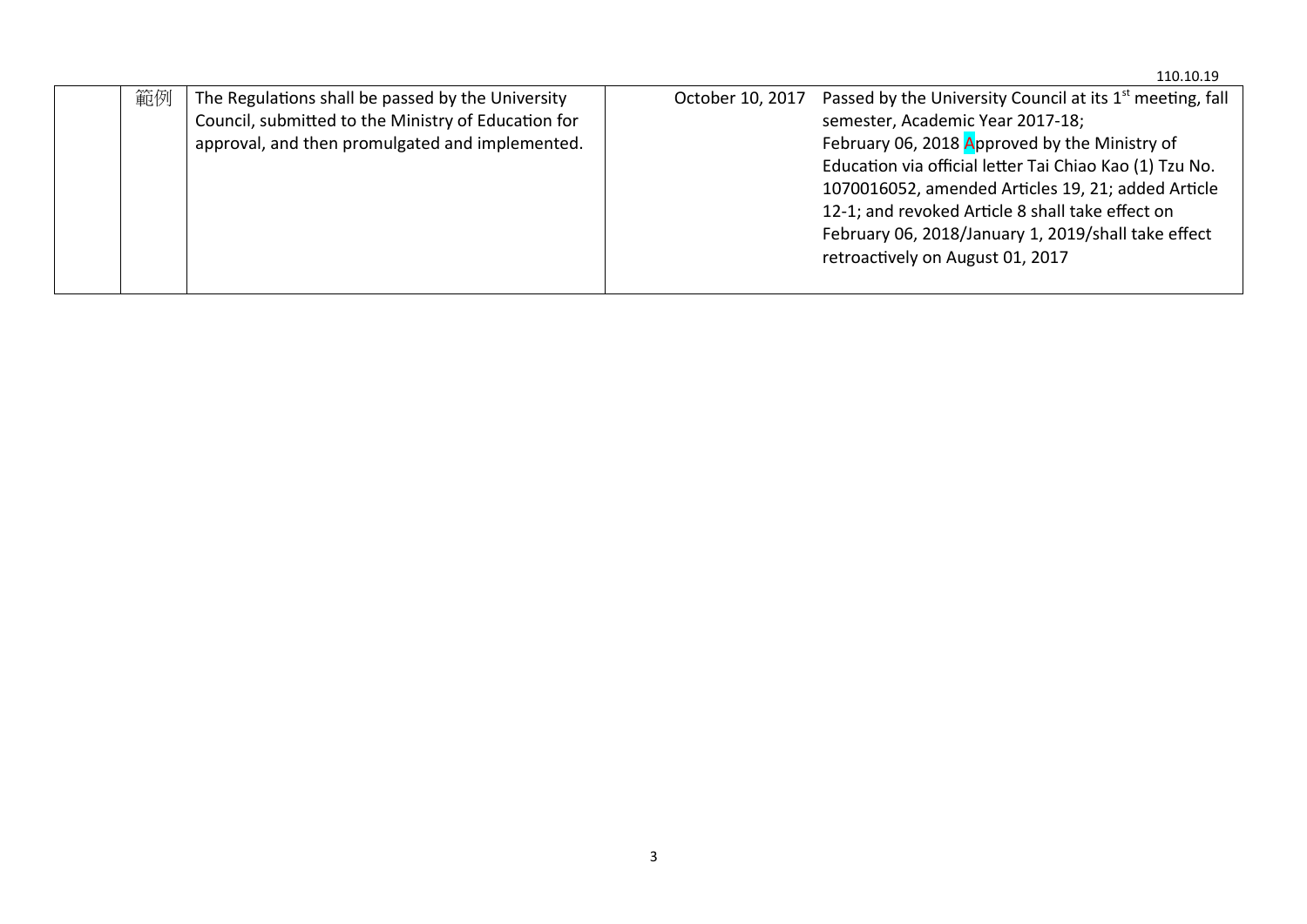| 樣態 | 性質 | 末條                                                                                                                                                                                                                       |                         | 沿革                                                                                                                                                                                                                                                                                                                                                                                                                                                                                                                                               |
|----|----|--------------------------------------------------------------------------------------------------------------------------------------------------------------------------------------------------------------------------|-------------------------|--------------------------------------------------------------------------------------------------------------------------------------------------------------------------------------------------------------------------------------------------------------------------------------------------------------------------------------------------------------------------------------------------------------------------------------------------------------------------------------------------------------------------------------------------|
| 3  | 格式 | 本 00 <sup>1</sup> 經 00 會議通過、00 會議報告後 <mark>,自發布</mark><br>日施行,並報OO部備查。                                                                                                                                                   |                         | 000.00.00 000 學年度第 0 學期第 0 次 00 會議 3 通過;<br>000.00.00 000 學年度第 0 學期第 0 次 00 會議 <sup>3</sup><br>報告; 000.00.00 發布修正第 00、00 條; 增訂<br>第00條;並刪除第00條 <sup>4、5</sup> ;000.00.00 00部<br>00字第000號函備查                                                                                                                                                                                                                                                                                                                                                      |
|    | 範例 | 本學則經教務會議通過、校務會議報告後 <mark>,自發</mark><br><mark>布日施行</mark> ,並報教育部備查。                                                                                                                                                       | 109.06.12               | 108學年度第2學期第2次教務會議通過;<br>109.06.13 109 學年度第 2 學期第 2 次校務會議報<br>告; 109.06.17 發布修正第3、4條; 增訂第41-1<br>條;並刪除第66條;109.07.29 教育部臺教高(二)<br>字第1090093760號函備查                                                                                                                                                                                                                                                                                                                                                                                                |
|    | 格式 | OO shall be passed by OO meeting <sup>6</sup> , reported to the<br>OO meeting <sup>6</sup> , implemented on the date of<br>promulgation, and then submitted to the Ministry of<br>$OO11$ for reference.                  | Month Day(基數), $2000^7$ | Passed by the OO <sup>th</sup> OO meeting <sup>8</sup> , fall/spring semester,<br>Academic Year 2000-00;<br>Month Day(基數), 2000 <sup>7</sup> Reported to the OO <sup>th</sup> OO<br>meeting <sup>8</sup> , fall/spring semester, Academic Year OOOO-<br>00;<br>Month Day(基數), 2000 <sup>7</sup> Promulgation of amended<br>Articles OO, OO; added Article OO; and revoked<br>Article OO <sup>10</sup> ;<br>Month Day(基數), 2000 <sup>7</sup> Filed by the Ministry of OO<br>for reference via official letter OO (OO) OO <sup>9</sup> No.<br>0000 |
|    | 範例 | The Regulations shall be passed by the Academic<br>Affairs Meeting, reported to the University Council,<br>implemented on the date of promulgation, and then<br>submitted to the Ministry of Education for<br>reference. | June 12, 2020           | Passed by the 2 <sup>nd</sup> Academic Affairs Meeting, spring<br>semester, Academic Year 2019-20;<br>June 13, 2020 Reported to the University Council at its<br>2 <sup>nd</sup> meeting, spring semester, Academic Year 2020v-<br>21;<br>June 17, 2020 Promulgation of amended Articles 3, 4;<br>added Article 41-1; and revoked Article 66; July 29,<br>2020 filed by the Ministry of Education for reference<br>via official letter Tai Chiao Kao (2) Tzu No. 1090093760                                                                      |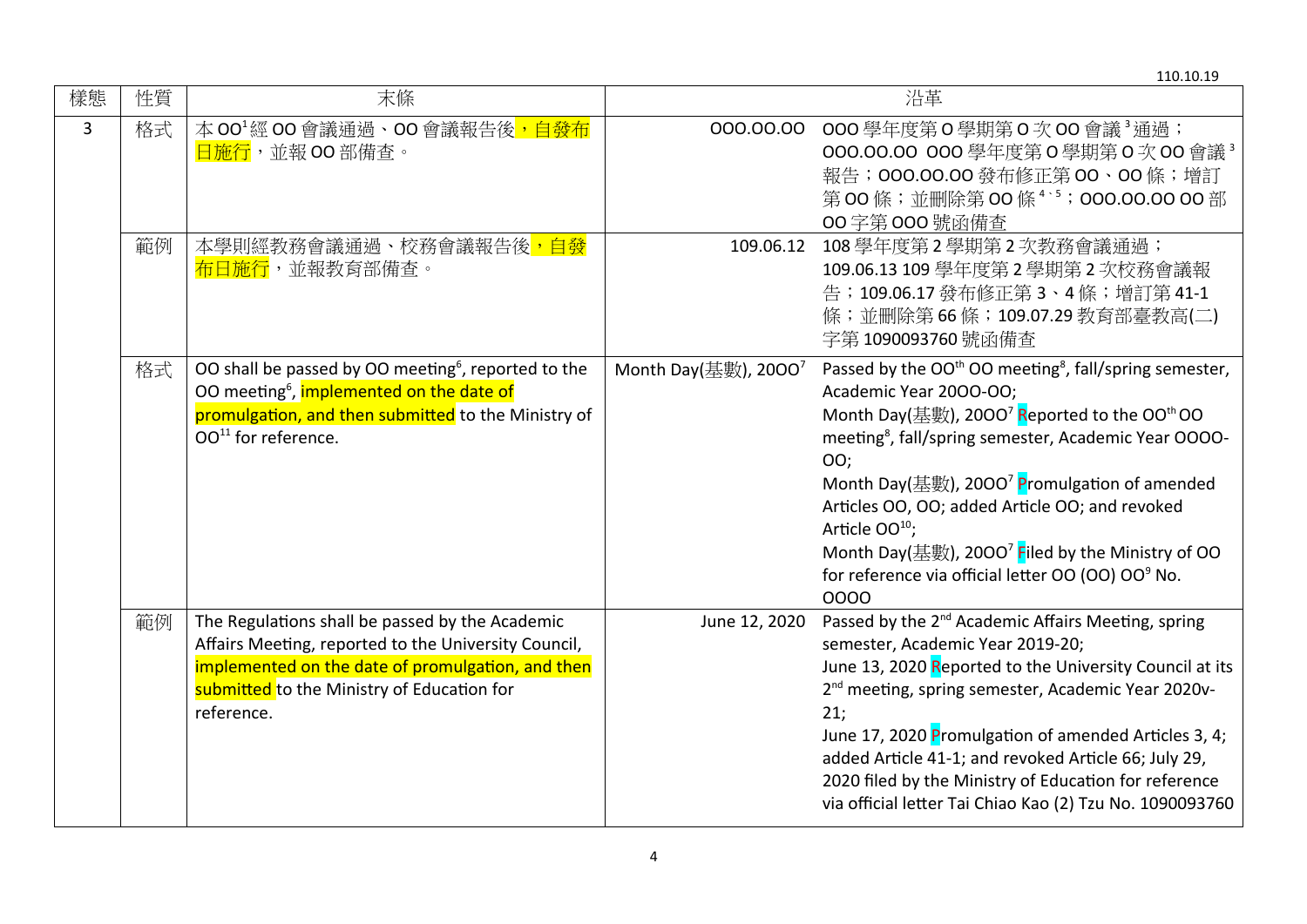| 樣態 | 性質 | 末條                                                                                                                                                                                 |                         | 沿革                                                                                                                                                                                                                                                                                                                                                                                            |
|----|----|------------------------------------------------------------------------------------------------------------------------------------------------------------------------------------|-------------------------|-----------------------------------------------------------------------------------------------------------------------------------------------------------------------------------------------------------------------------------------------------------------------------------------------------------------------------------------------------------------------------------------------|
| 4  | 格式 | 本 00 <sup>1</sup> 經 00 會議通過後, 自發布日施行, 並報<br>00 部備査。                                                                                                                                |                         | 000.00.00 000 學年度第 0 學期第 0 次 00 會議 3 通過;<br>000.00.00 發布修正第 00、00 條;增訂第 00<br>條;並刪除第00條 <sup>4、5</sup> ;000.00.00 00部00字<br>第000號函備查                                                                                                                                                                                                                                                          |
|    | 範例 | 本規則經教務會議通過後,自發布日施行,並報<br>教育部備查。                                                                                                                                                    |                         | 109.06.12 108 學年度第2學期第2次教務會議通過;<br>109.06.17 發布修正第3、4條;增訂第41-1條;並<br>刪除第66條;109.07.29 教育部臺教高(二)字第<br>1090090000號函備查                                                                                                                                                                                                                                                                           |
|    | 格式 | OO shall be passed by OO meeting <sup>6</sup> , implemented on<br>the date of promulgation, and then submitted to the<br>Ministry of OO <sup>11</sup> for reference.               | Month Day(基數), $2000^7$ | Passed by the OO <sup>th</sup> OO meeting <sup>8</sup> , fall/spring semester,<br>Academic Year 2000-00;<br>Month Day(基數), 2000 <sup>7</sup> Promulgation of amended<br>Articles OO, OO; added Article OO; and revoked<br>Article OO <sup>10</sup> ;<br>Month Day(基數), 2000 <sup>7</sup> Filed by the Ministry of OO<br>for reference via official letter OO (OO) OO <sup>9</sup> No.<br>0000 |
|    | 範例 | The Rules shall be passed by the Academic Affairs<br>Meeting, <i>implemented</i> on the date of promulgation,<br>and then submitted to the Ministry of Education for<br>reference. | June 12, 2020           | Passed by the 2 <sup>nd</sup> Academic Affairs Meeting, spring<br>semester, Academic Year 2019-20;<br>June 17, 2020 Promulgation of amended Articles 3, 4;<br>added Article 41-1; and revoked Article 66;<br>July 29, 2020 Filed by the Ministry of Education for<br>reference via official letter Tai Chiao Kao (2) Tzu No.<br>1090090000                                                    |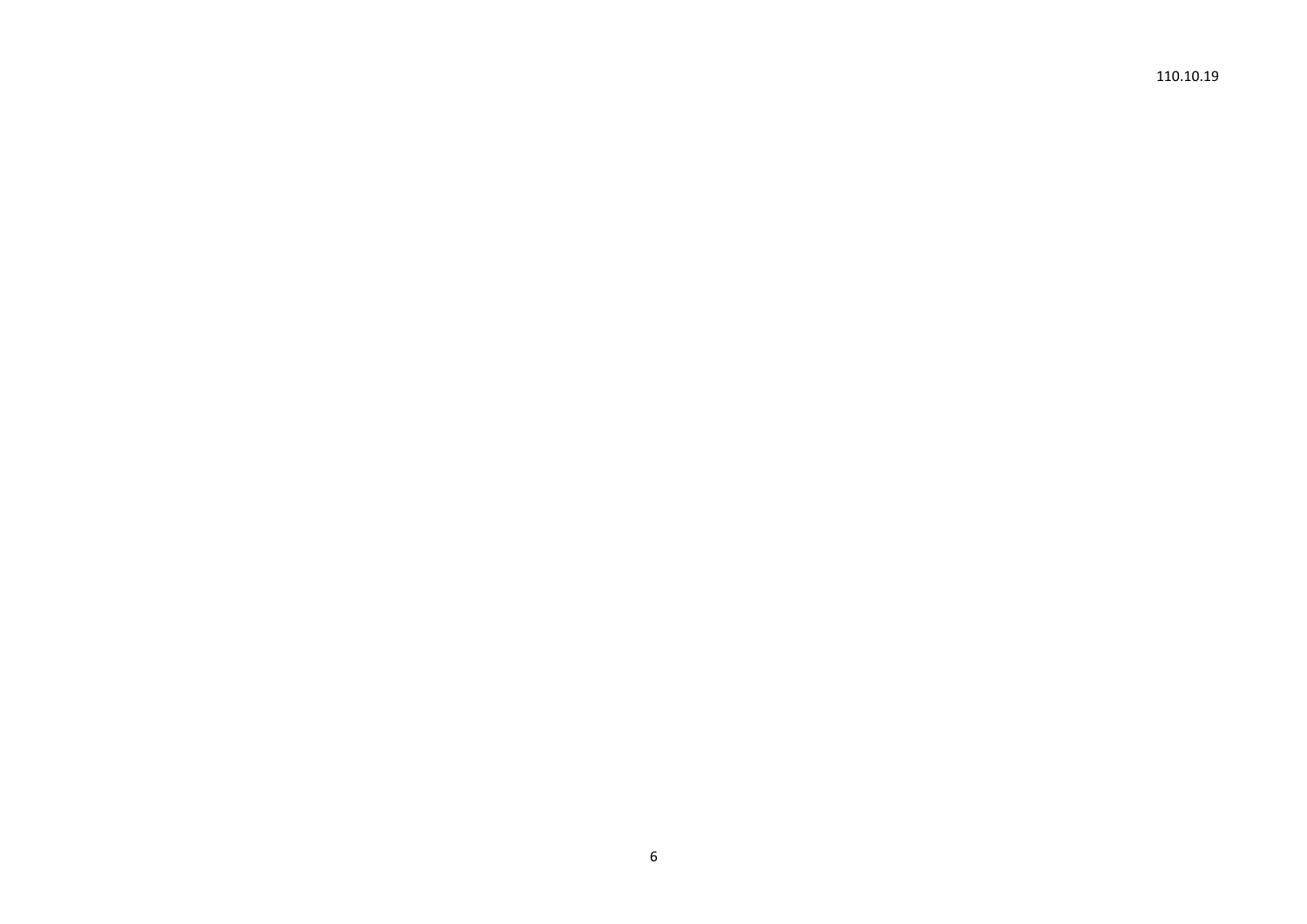110.10.19 樣態 性質 末條 沿革 5 |格式|本 00<sup>1</sup>經 00 會議通過後,自發布日施行。 | 000.00.00 第 00 次 00 會議 <sup>3</sup>通過;000.00.00 發布修正第 OO、OO 條;增訂第 OO 條;並刪除第 OO 條 <sup>4</sup>、<sup>5</sup> 範例│本辦法經行政會議通過後,自發布日施行。 | 108.03.23 第 1234 次行政會議通過;108.04.01 發布修正第 32、45 條;增訂第 3-1 條;並刪除第 28 條 格式 | OO shall be passed by OO meeting<sup>6</sup> and then implemented on the date of promulgation. Month Day(基數), 2000<sup>7</sup> Passed by the OO<sup>th</sup> OO meeting<sup>8</sup>; Month Day(基數), 2000<sup>7</sup> Promulgation of amended Articles OO; OO; added Article OO; and revoked Article OO<sup>10</sup> **範例** The Regulations shall be passed by the Administrative Meeting and then implemented on the date of promulgation. March 23, 2019 Passed by the  $1234<sup>th</sup>$  Administrative Meeting; April 01, 2019 Promulgation of amended Articles 32, 45; added Article 3-1; and revoked Article 28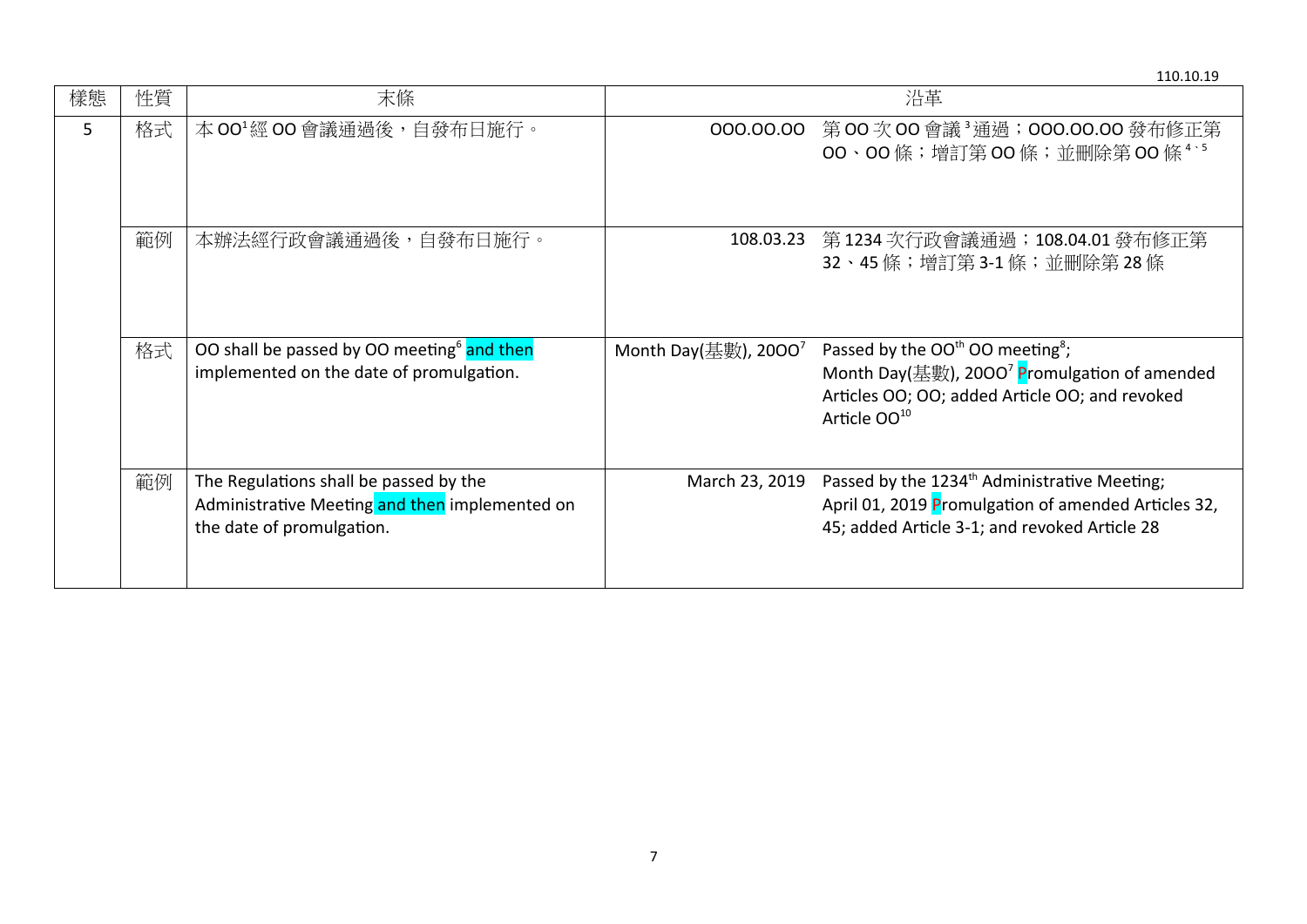|    |    |                                                                                                                                                   |                         | 110.10.19                                                                                                                                                                                                                                                                                                                                 |
|----|----|---------------------------------------------------------------------------------------------------------------------------------------------------|-------------------------|-------------------------------------------------------------------------------------------------------------------------------------------------------------------------------------------------------------------------------------------------------------------------------------------------------------------------------------------|
| 樣態 | 性質 | 末條                                                                                                                                                |                         | 沿革                                                                                                                                                                                                                                                                                                                                        |
| 6  | 格式 | 本 00 <sup>1</sup> 經 00 會議及 00 會議通過後, 自發布日施<br>行。                                                                                                  |                         | 000.00.00 第00次00會議通過3;000.00.00 000學年度<br>第0學期第0次00會議3通過;000.00.00發布<br>修正第 00、00條;增訂第 00條;並刪除第 00<br>條4、5                                                                                                                                                                                                                                |
|    | 範例 | 本辦法經行政會議及校務會議通過後,自發布日<br>施行。                                                                                                                      |                         | 101.05.12 第 1234 次行政會議通過; 101.05.30 100 學年度第 2<br>學期第2次校務會議通過; 101.06.07發布修正第<br>23、24條;增訂第20-1條;並刪除第12條                                                                                                                                                                                                                                  |
|    | 格式 | OO shall be passed by OO meeting and OO meeting <sup>6</sup> ,<br>and then implemented on the date of promulgation.                               | Month Day(基數), $2000^7$ | Passed by the $OOth OO$ meeting <sup>8</sup> ;<br>Month Day(基數), 2000 <sup>7</sup> Passed by the OO <sup>th</sup> OO<br>meeting <sup>8</sup> , fall/spring semester, Academic Year 2000-<br>OO;<br>Month Day(基數), 2000 <sup>7</sup> Promulgation of amended<br>Articles OO, OO; added Article OO; and revoked<br>Article OO <sup>10</sup> |
|    | 範例 | The Regulations shall be passed by the<br>Administrative Meeting and the University Council,<br>and then implemented on the date of promulgation. | May 12, 2012            | Passed by the 1234 <sup>th</sup> Administrative Meeting;<br>May 30, 2012 Passed by the University Council at its<br>2 <sup>nd</sup> meeting, spring semester, Academic Year 2011-12;<br>June 07, 2012 Promulgation of amended Articles 23,<br>24; added Article 20-1; and revoked Article 12                                              |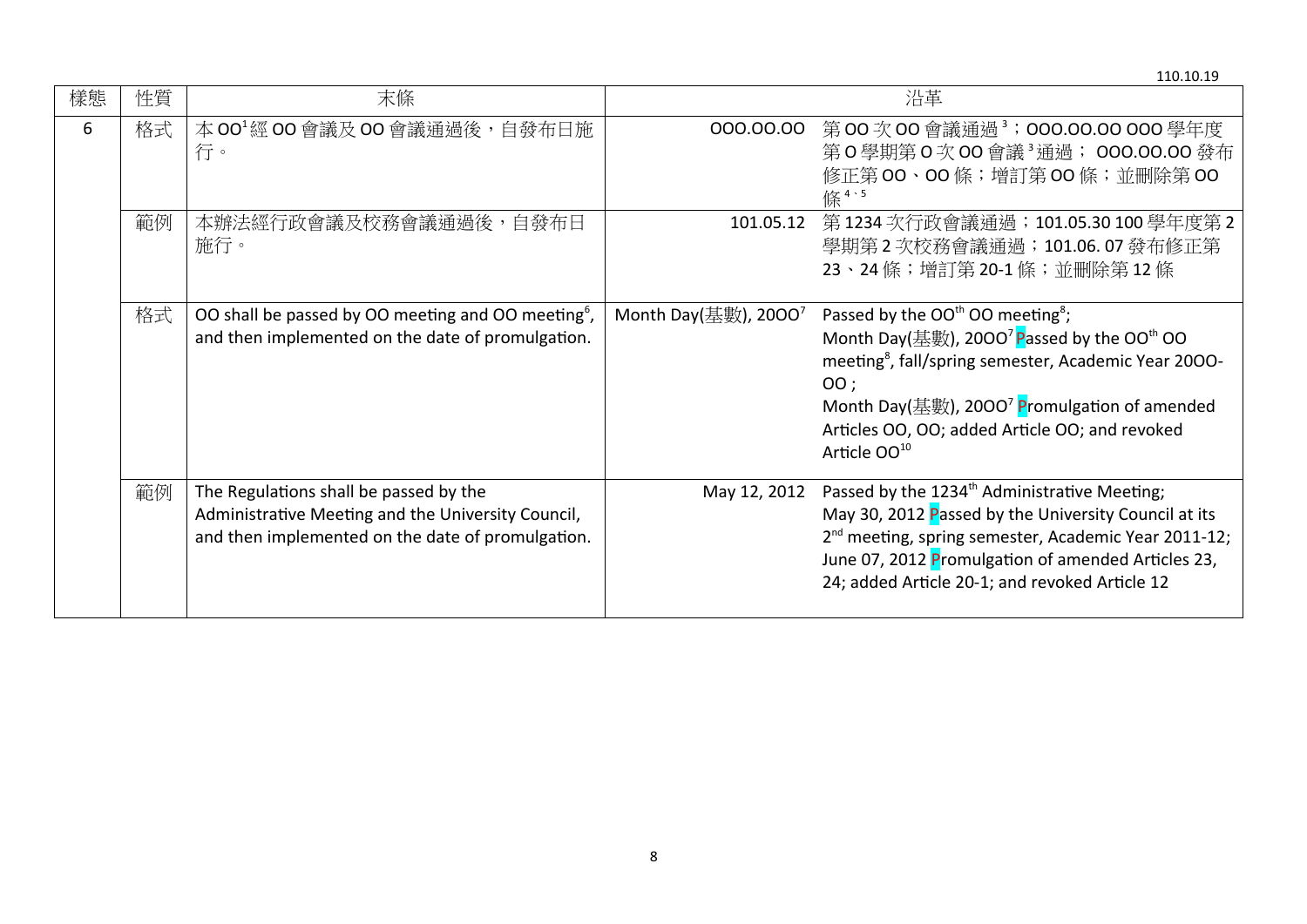|                |    |                                                                                                                                                                                                                                                             |                         | 110.10.19                                                                                                                                                                                                                                                                                                                                                                                                                                                                             |
|----------------|----|-------------------------------------------------------------------------------------------------------------------------------------------------------------------------------------------------------------------------------------------------------------|-------------------------|---------------------------------------------------------------------------------------------------------------------------------------------------------------------------------------------------------------------------------------------------------------------------------------------------------------------------------------------------------------------------------------------------------------------------------------------------------------------------------------|
| 樣態             | 性質 | 末條                                                                                                                                                                                                                                                          |                         | 沿革                                                                                                                                                                                                                                                                                                                                                                                                                                                                                    |
| $\overline{7}$ | 格式 | 本 00 <sup>1</sup> 經 00 會議及 00 會議通過後,自發布日施<br>行。但修正/新增/刪除 "第 00 條 5自 000.00.00<br>施行。                                                                                                                                                                        |                         | 000.00.00 第00次00會議3通過;000學年度第0學期第<br>O 次 OO 會議 <sup>3</sup> 通過; 000.00.00 發布修正第<br>00、00至00條; 增訂第00條; 並刪除第00<br>條;但修正/增訂/刪除 4第00條 5自 000.00.00<br>施行                                                                                                                                                                                                                                                                                                                                  |
|                | 範例 | 本準則經行政會議及校務會議通過後,自發布日<br>施行。但修正第43條自110.8.1 施行。                                                                                                                                                                                                             |                         | 109.05.30 第2233次行政會議通過; 109.06.13 108學年度第2<br>學期第2次校務會議通過;109.06.18發布修正第<br>24、43至45條;增訂第82條;並刪除第8條;但<br>修正第 43 條自 110.08.01 施行                                                                                                                                                                                                                                                                                                                                                       |
|                | 格式 | OO shall be passed by OO meeting and OO meeting <sup>6</sup> ,<br>and then implemented on the date of promulgation;<br>however, amended/ added/ revoked <sup>4</sup> Article OO <sup>10</sup><br>shall be implemented on Month Day(基數), 2000 <sup>7</sup> . | Month Day(基數), $2000^7$ | Passed by the OO <sup>th</sup> OO meeting <sup>8</sup> ;<br>Month Day(基數), 2000 <sup>7</sup> Passed by the OO meeting <sup>8</sup> ,<br>fall/spring semester, Academic Year 2000-00;<br>Month Day(基數), 2000 <sup>7</sup> Promulgation of amended<br>Articles OO, OO through OO; added Articles OO and<br>OO; revoked Articles OO, OO, OO, OO and OO <sup>10</sup> ;<br>however, amended Article OO and revoked Article OO<br>shall be implemented on Month Day(基數), 2000 <sup>7</sup> |
|                | 範例 | The Guidelines shall be passed by the Administrative<br>Meeting and the University Council, and then<br>implemented on the date of promulgation; however,<br>amended Article 43 shall be implemented on August<br>01, 2021.                                 | May 30, 2020            | Passed by the 2233 <sup>rd</sup> Administrative Meeting;<br>June 13, 2020 Passed by the University Council at its<br>2 <sup>nd</sup> meeting, spring semester, Academic Year 2019-20;<br>June 18, 2020 Promulgation of amended Articles 24,<br>43 through 45; added Article 82; revoked Article 8;<br>however, amended Article 43 shall be implemented<br>on August 01, 2021                                                                                                          |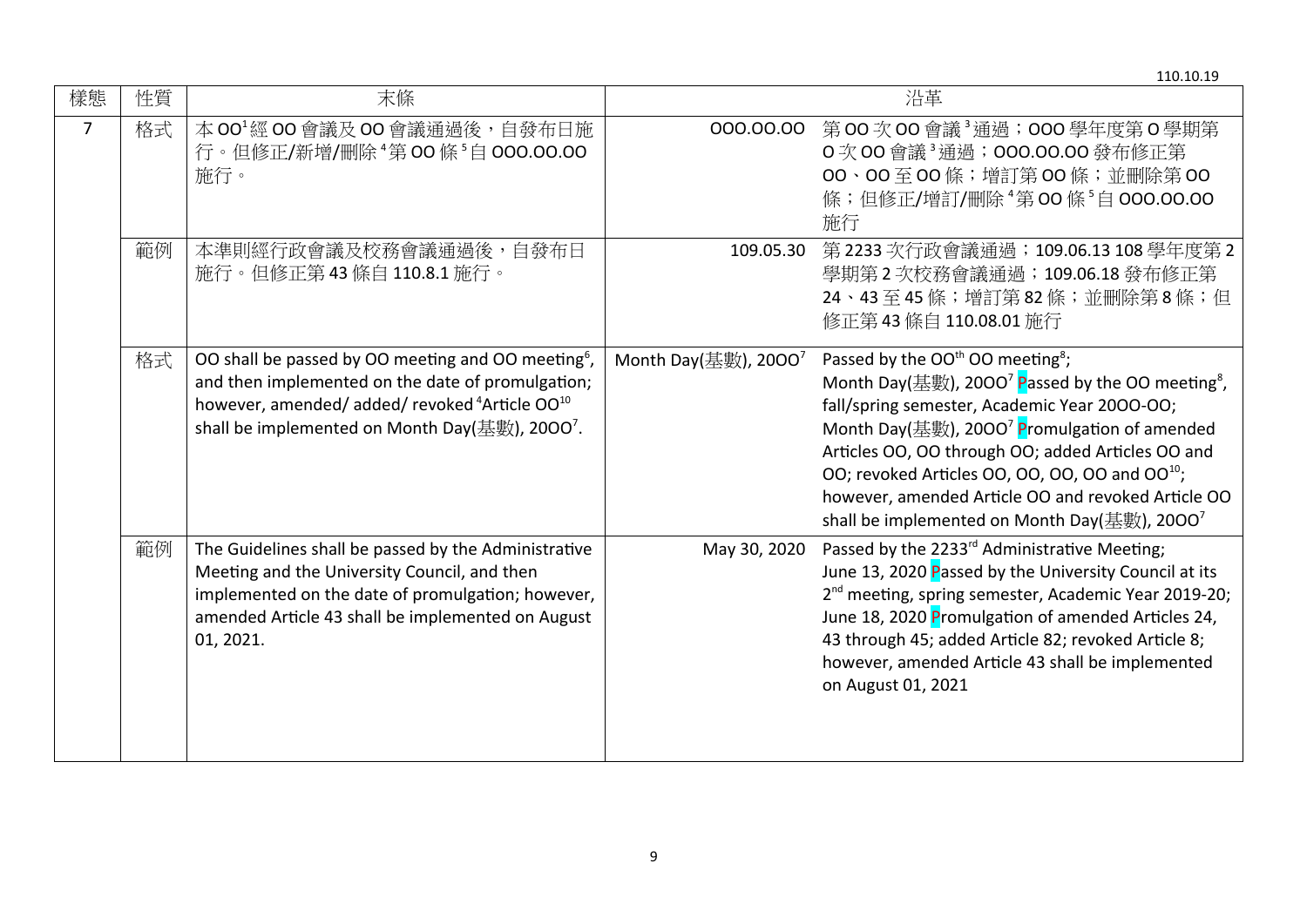| 樣態 | 性質 | 末條                                                                                                                                               |                         | 沿革                                                                                                                                                                                           |
|----|----|--------------------------------------------------------------------------------------------------------------------------------------------------|-------------------------|----------------------------------------------------------------------------------------------------------------------------------------------------------------------------------------------|
| 8  | 格式 | 本 00 經陳奉 00 核定後, 自 00 年 00 月 00 日<br>施行。                                                                                                         | 000.00.00               | 陳奉 00 核定<br>000.00.00 發布修正第 00、00至 00 條; 增訂第 00 條; 並<br>刪除第OO條                                                                                                                               |
|    | 範例 | 本要點經陳奉校長核定後,自110年1月1日施<br>行。                                                                                                                     |                         | 109.12.25 陳奉校長核定<br>110.01.01 發布修正第2、4條;增訂第7-1條;並刪除第8<br>條                                                                                                                                   |
|    | 格式 | OO shall be submitted to OO for approval and then<br>implemented on Month Day( $\ddagger\ddagger\ddagger\ddagger\ddagger$ ), 2000 <sup>7</sup> . | Month Day(基數), $2000^7$ | Approved by OO;<br>Month Day(基數), 2000 <sup>7</sup> Promulgation of amended<br>Articles OO, OO through OO; added Articles OO and<br>OO; revoked Articles OO, OO, OO, OO and OO <sup>10</sup> |
|    | 範例 | The Directives shall be submitted to the President of<br>NTU for approval and then implemented on January<br>1, 2021.                            | December 25, 20200      | Approved by OO;<br>January 1, 2021 <sup>7</sup> Promulgation of amended Articles 2<br>and 4; added Article 7-1; revoked Article8                                                             |